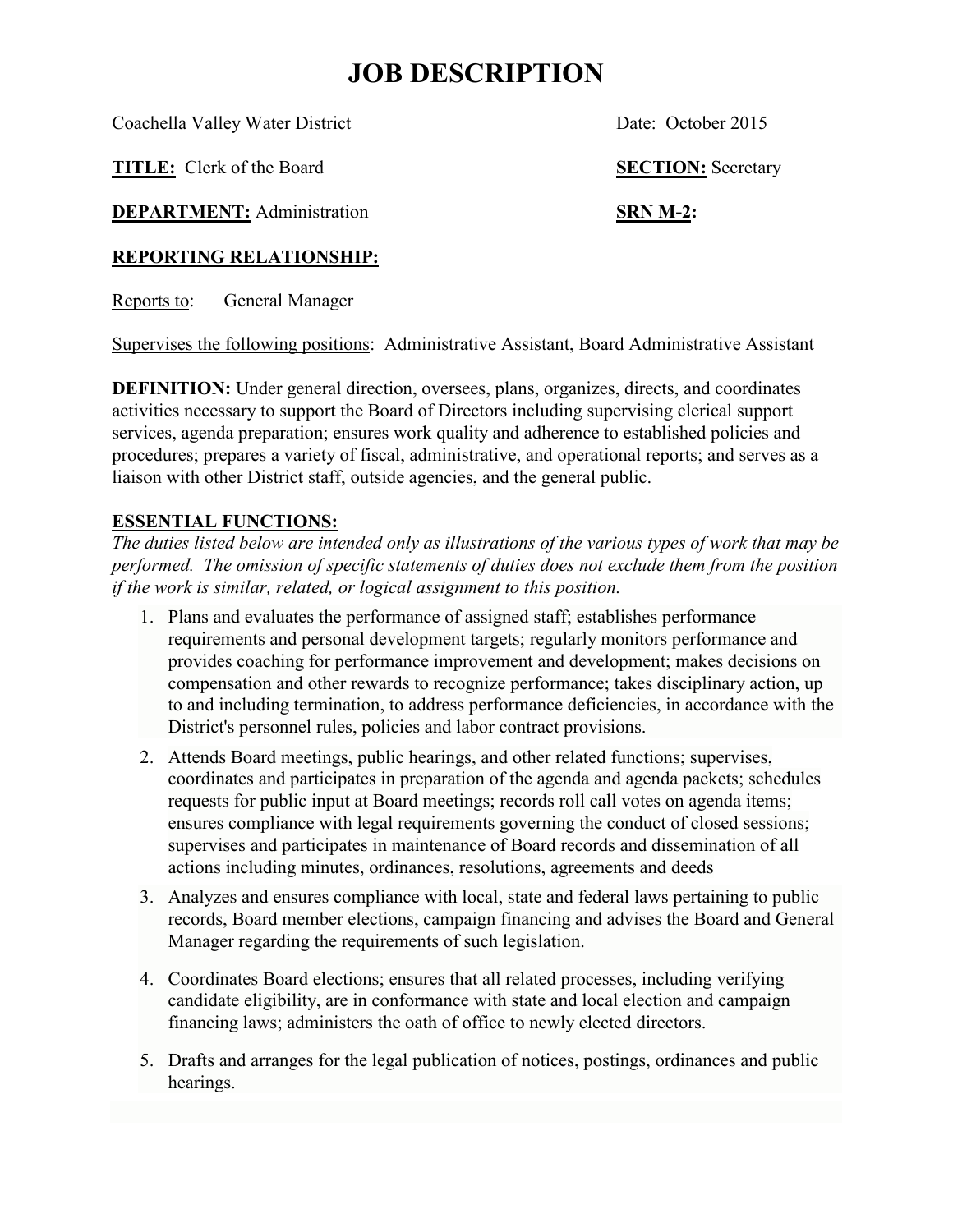# **JOB DESCRIPTION**

Board Secretary – Page 2

#### **ESSENTIAL FUNCTIONS (Cont.)**:

- 6. Types and/or drafts memoranda, correspondence, board agenda materials and other documents and reports often of a highly sensitive and confidential nature; ensures materials and reports for signature are accurate and complete; proofreads and checks typed and other materials for accuracy, completeness and compliance with District standards, policies and procedures; schedules, prepares agenda and meeting materials and types minutes for board committee and other meetings.
- 7. Maintains the Board's calendar; coordinates, arranges and confirms meetings; screens requests for appointments; refers appointment requests to others as appropriate.
- 8. Refers or recommends referral of matters to appropriate departments and staff for action and report; maintains a suspense file and follows up to ensure that needed action has been taken.
- 9. Administers oaths and affirmations; certifies affidavits and depositions; accepts the service of subpoenas.
- 10. Coordinates the timely filing of Conflict of Interest Statements, Annual Campaign Disclosure Statements, statement of facts, and election materials for Board of Director candidates and other filings as required.
- 11. Performs other related duties as assigned by the General Manager.

### **MINIMUM QUALIFICATIONS:**

License or Certificates: Valid California Operators license issued by the State Department of Motor Vehicles. Department of Motor Vehicles driving record may influence employment or classification. Must have the ability to be certified and bonded as a notary upon the establishment of the district's need.

Experience: Any combination of training and experience which would likely provide the required knowledge and abilities is qualifying. A typical way to obtain this would be to have three years of increasingly responsible experience and/or two years of supervision experience.

Education: Bachelor's Degree in a related field is desirable. Board Secretary/Clerk Certificate issued by the California Special Districts Association strongly preferred.

Knowledge of: -Modern office methods, principles and practices. -Procedures, specific rules and precedents of the departments together with the ability to apply them with good judgement in a variety of cases. -Pertinent policies and procedures of the district. -Principles of supervision and training. -Modern filing methods. -Common office equipment and computer operation. -The Brown Act.